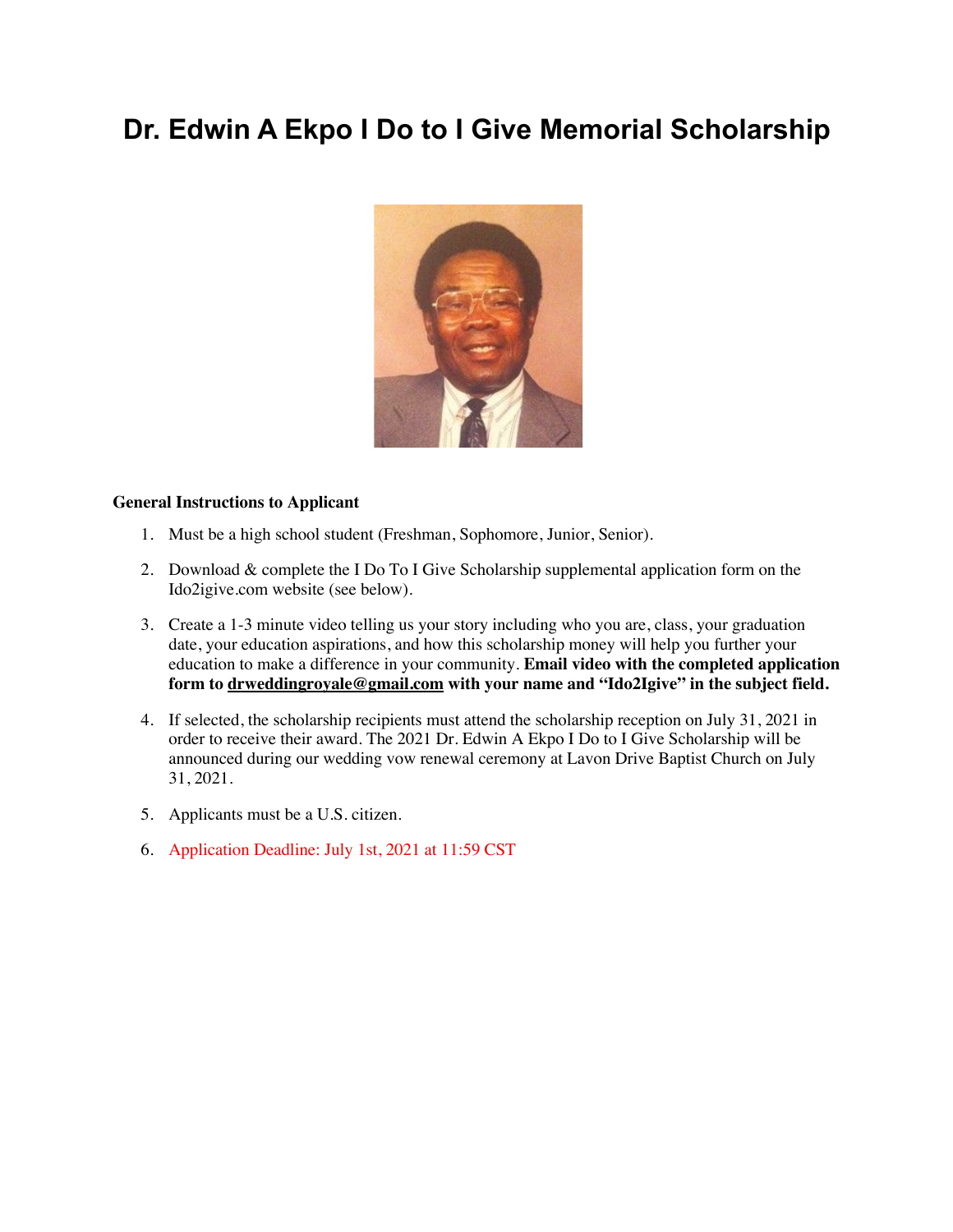# **1. Personal Information**

| Full name of applicant |                  |  |  |  |
|------------------------|------------------|--|--|--|
|                        |                  |  |  |  |
|                        |                  |  |  |  |
|                        | $\mathsf{Zip}\_$ |  |  |  |
|                        | Date of Birth    |  |  |  |

### **2. Education**

**a. Name all secondary and/or technical schools you have attended in the last five years. List the school you are presently attending first.** 

**b. How many years do you plan to attend college, and what course of study would you like to pursue?**

**c. What future business or educational career will you likely pursue after finishing college?**

**d. What college(s) would you most like to attend? Please explain your reason.**

**e. What colleges have you applied to for admission (if any)? Please indicate acceptance status.**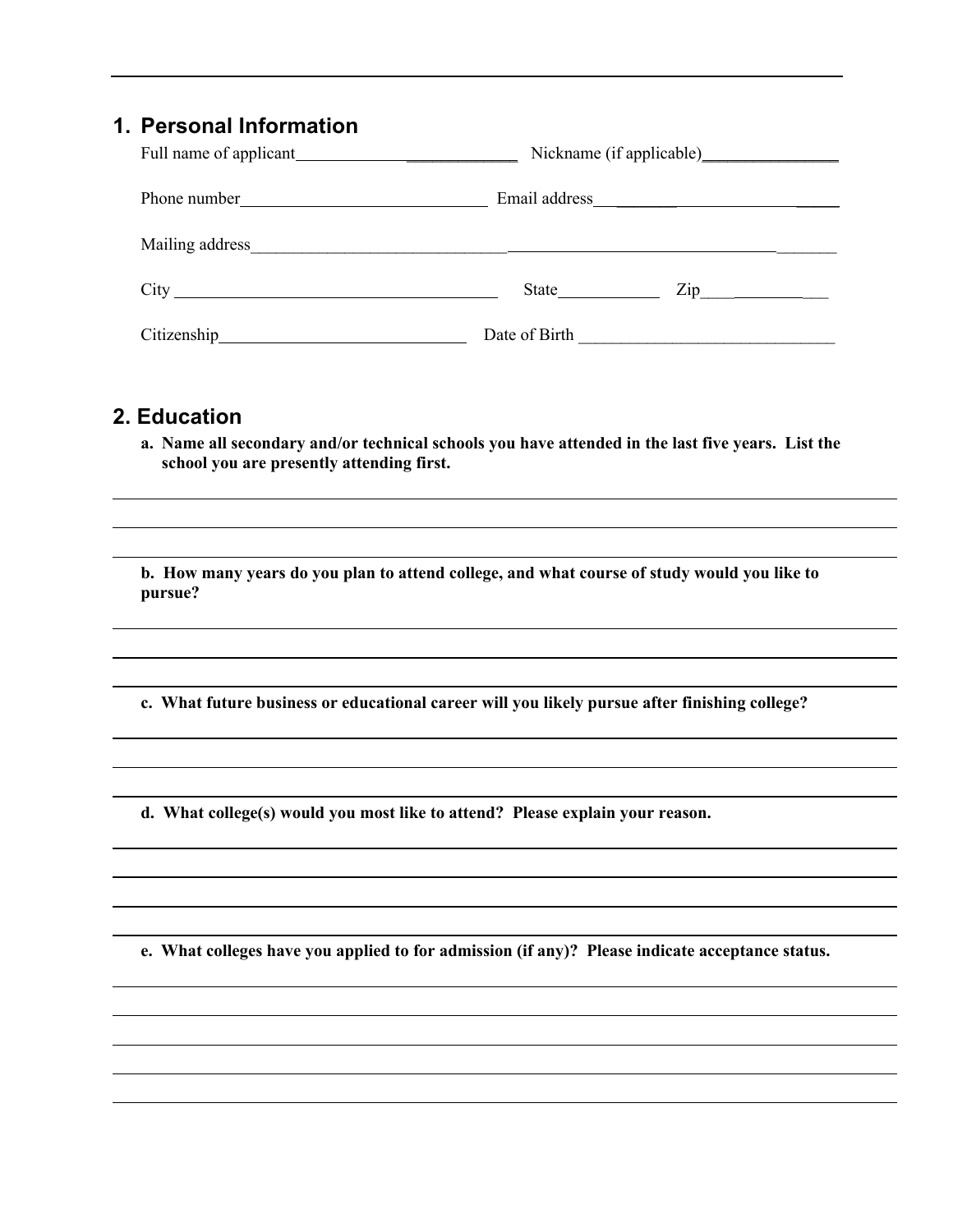# **3. Academic, athletic, service, and extra activities. Use additional pages or attach resume for sections 4a, 4b, and 4c.**

**a. List academic awards, achievements and dates.** 

**b. List participation in athletic activities.**

**c. List participation in community service and extra-curricular activities.**

### **4. Employment History**

| List jobs you have held in the last three years. |              |                |                 |  |
|--------------------------------------------------|--------------|----------------|-----------------|--|
| Employer                                         | <b>Dates</b> | Hours per week | <b>Position</b> |  |

# **5. Transcript History**

GPA: \_\_\_\_\_\_\_\_\_\_\_\_\_ on a \_\_\_\_\_\_\_\_\_\_\_\_\_\_\_ scale